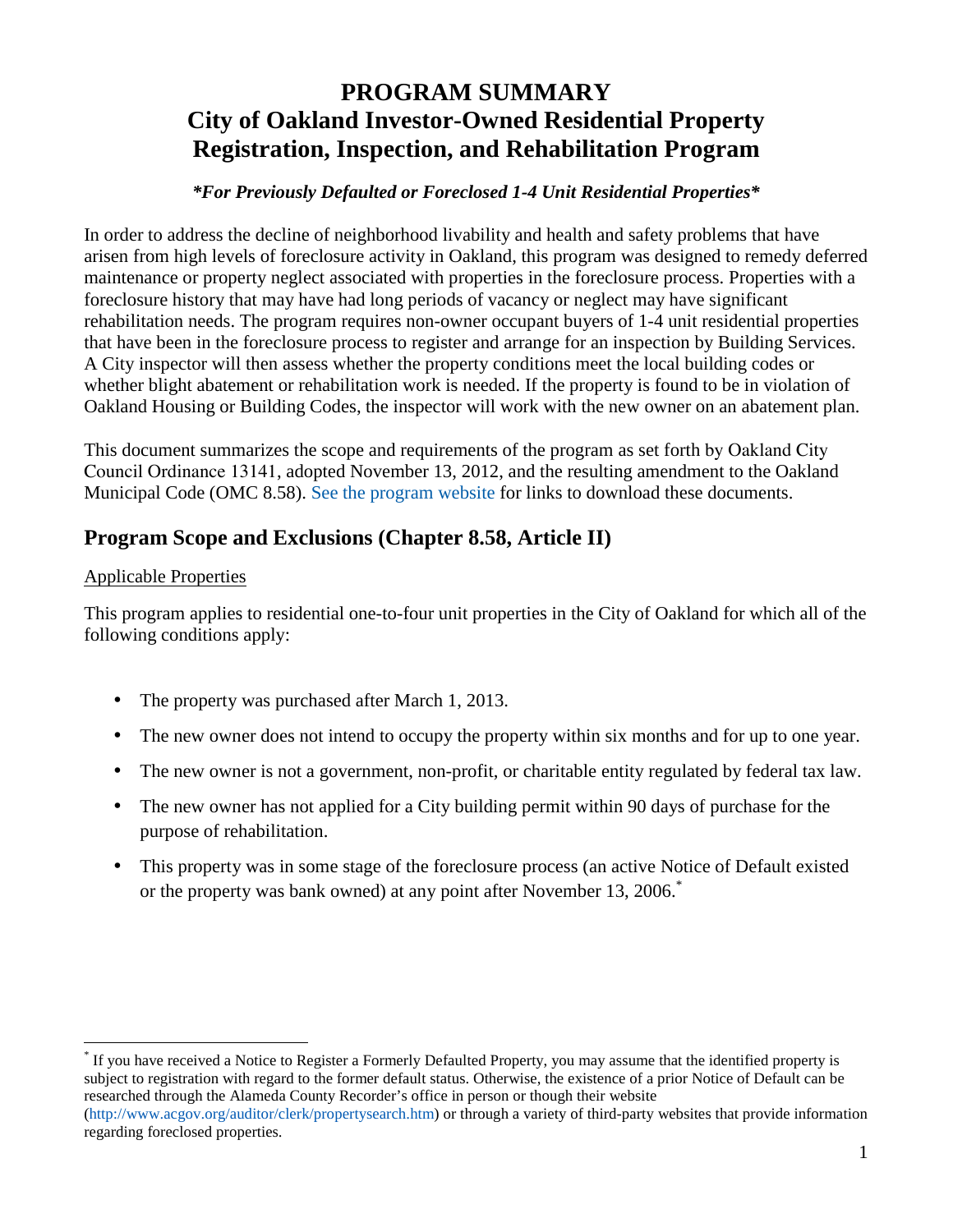#### Program Definitions and Exclusions

*Former Foreclosure Status:* If a Notice of Default had been filed against a former owner of the property after November 13, 2006, the property is considered have been in the "foreclosure process" and is subject to registration according to program guidelines. A subsequent cancellation of the Notice of Default would not change the property status as having been in the "foreclosure process."

*Occupancy:* If the property is acquired with the intent of the owner to occupy it as their primary residence within 6 months and remain for at least a year thereafter, it qualifies as "owner-occupied" and is exempt from the provisions of OMC 8.58 and not subject to registration. Registration is required for properties with any other form of occupancy, including those that are vacant.

*Property Type*: The IORP Program covers residential properties with 4 or fewer units on the same parcel, unless owned by a local, state, or federal government agency, a non-profit or charitable entity, or regulated by a common interest subdivision (e.g. condominium) or under a tenancy-in-common arrangement.

*Rehabilitation Plans:* If the owner has applied for a City building permit with the intent of rehabilitating the property within 90 days of acquisition, it is exempt from registration. The type of permit must evidence actual *rehabilitation* of deficient conditions, as opposed to remodeling or renovation. Please contact the City with any questions or concerns regarding this requirement. If permits expire without the work being completed, the owner must register the property within 30 days of permit expiration.

### **Registration, Inspection and Abatement Requirements (Chapter 8.58, Article III)**

#### Initial Registration and Inspection

Properties must be registered within 90 days of purchase through the [IORP website](https://www.oaklandca.gov/services/register-for-investor-owned-residential-property-inspection-and-rehabilitation-program). In addition to providing details about the sale transaction, the owner or responsible agent is required to complete a self-directed property inspection using the City property conditions checklist and report these findings through the registration process. If tenant occupancy delays access for inspection, the owner may seek additional time from the City.

A list of information required at registration is attached to the end of this document along with the required inspection checklist. Once a registration has been started, a registration "IOP" number will be assigned for access to complete or update the information within, or to report a sale or abatement of violations. The annual program fee of \$914 must be paid by credit card through the website once all information is entered, and the registration fee must be paid before registration is considered complete. **At that point, an inspection by an Oakland Building Services Inspector must be scheduled within 30 days.** Refer to the final statement of registration for instructions and direct any questions to IOPRegistration@oaklandca.gov.

If conditions have not been abated within 12 months of registration, renewal of the registration and payment of the annual fee are required. If a property subject to registration is transferred to an owneroccupant, the former owner must report this by sending an email to IOPRegistration@oaklandca.gov.